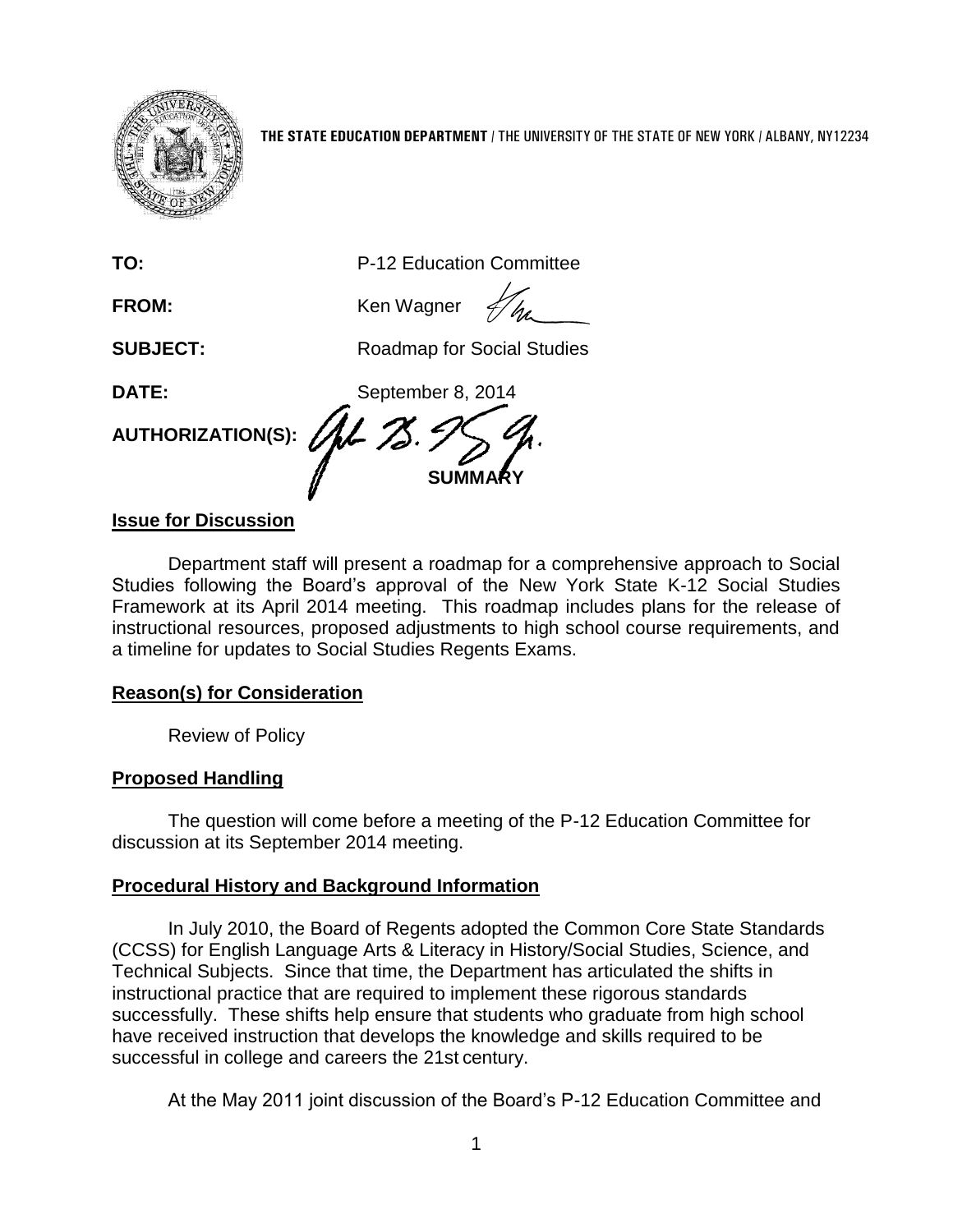College and Career Readiness Working Group, Department staff was directed to create a Social Studies Content Advisory Panel, consisting of a wide range of experts from the field. One of the charges of this panel was to advise on the suggested revision of the *New York State Social Studies Resource Guide with Core Curriculum* to ensure alignment to *New York State Common Core Learning Standards*.

The Content Advisory Panel has met since fall 2011 and advised the Department on draft versions of the New York State Common Core K-12 Social Studies Framework. Although the Framework is aligned to the *New York State Common Core Learning Standards*, it maintains the standards statements from the existing *New York State Learning Standards for Social Studies* (1996) and the order of courses and many of the key topics from the *Social Studies Resource Guide with Core Curriculum (1998)*. The Framework includes Key Ideas, Conceptual Understandings, and Content Specifications for each grade level. In addition, the Framework incorporates the "Inquiry Arc" and other guidance from the National Council for the Social Studies document entitled *College, Career and Civic Life (C3) Framework for Social Studies State Standards*.

Following the September 2012 Board of Regents meeting, the Content Advisory Panel was asked to advise the Department on the possibility of splitting Global History and Geography into two distinct units of study that could be required for graduation purposes.

At its October 19, 2012 meeting, the Content Advisory Panel recommended, consistent with the Board's discussion in September, that the Global History and Geography course of study be divided into two separate and distinct units of study to be required for graduation. As directed by the Board at its November 2012 meeting, a survey of stakeholders was conducted in December 2012 regarding options for dividing the course of study into two units of study. Overall, survey respondents supported a chronological approach to this course of study, as opposed to a thematic approach.

As a result of the Framework review and revision process described above, Global History and Geography I (Grade 9) begins with the Paleolithic Era and continues to a period of Global Interactions from approximately 1400 to 1750. Global History and Geography II (Grade 10) begins with a snapshot of the world at 1750, incorporates the Enlightenment and Industrial Revolution, and continues to the present. This two-unit sequence provides students with a comprehensive and rigorous course of study in Global History and Geography, consistent with the Common Core Learning Standards.

At the April 2014 meeting, the New York State K-12 Social Studies Framework was approved by the Board of Regents. The Framework provides districts and teachers with information needed to develop local curriculum in grades K-12 social studies. It incorporates the five learning standards for social studies: (1) History of the United States and New York, (2) World History, (3) Geography, (4) Economics, and (5) Civics, Citizenship, and Government. The framework includes two distinct courses for Grades 9 and 10—Global History and Geography I and Global History and Geography II.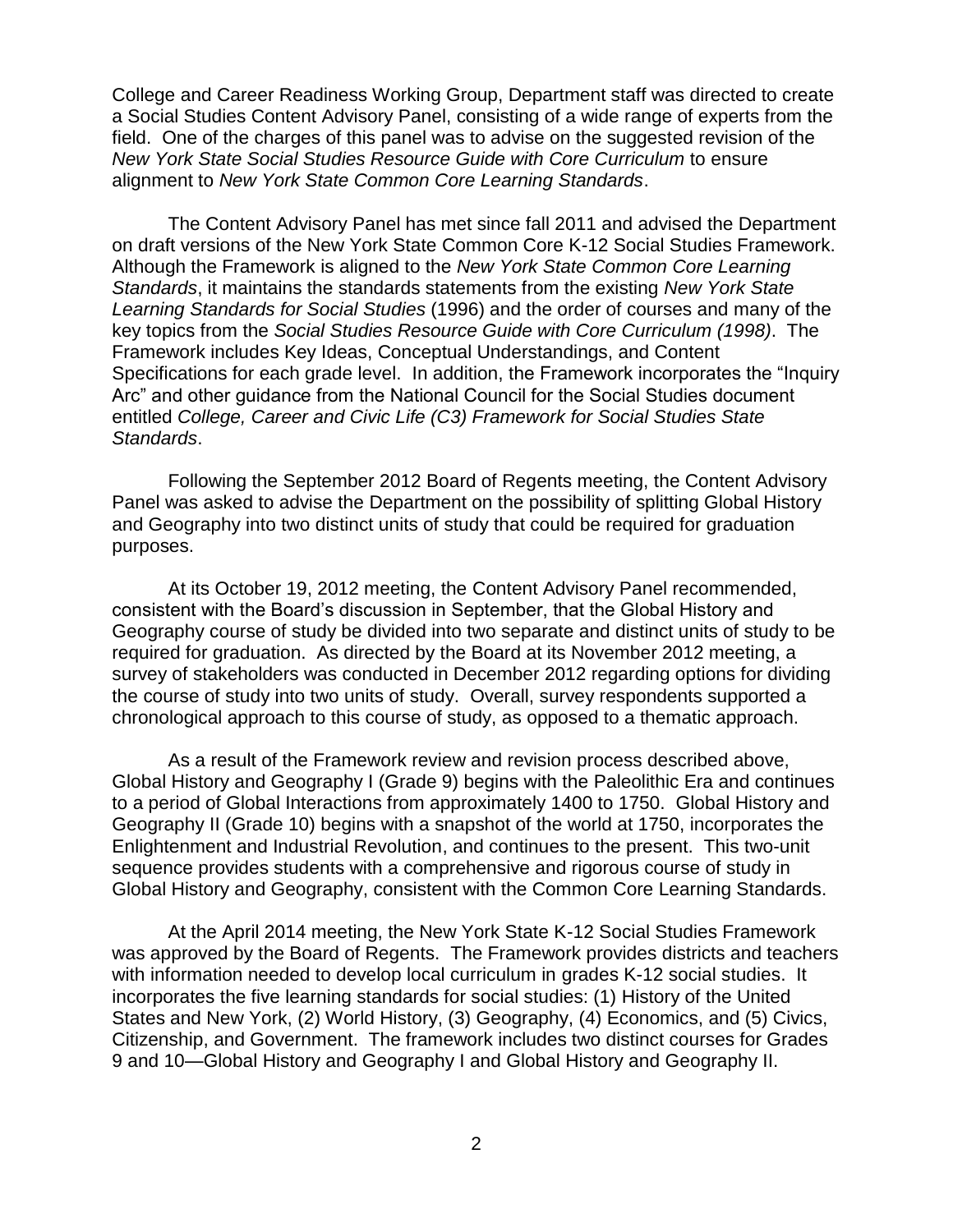### **Implementation and Professional Development**

A field guide to help teachers and administrators develop local curriculum in alignment with the Framework is near completion. The first part of the field guide explains the structure of the Framework and the instructional shifts supporting implementation of the Framework. Suggested resources for developing instructional practices in the social studies are included. The field guide includes a sample unit that suggests one way for the Framework to be implemented. This unit will be reviewed and revised over the course of the year as part of the New York State Social Studies Resource Toolkit Project described below.

The New York State Social Studies Resource Toolkit Project is a collaborative partnership with SUNY Binghamton, New York State teachers, and national experts in the social studies. Units and instructional resources will be developed and piloted by New York State teachers in classrooms across the State over the next year to identify best practices in the social studies. The Toolkit, like the Framework, will be aligned to the C3 Framework, and can serve as an exemplar and resource for other states.

The Toolkit Project will provide professional development support in partnership with the Staff and Curriculum Development Network, the New York State Council for the Social Studies Conference, and the Network Team Institute. Additional professional development will be provided by the Department to various districts, BOCES regions, and organizations including local social studies councils.

#### **Assessment Development and Implementation**

The Office of State Assessment has begun gathering feedback to guide revisions consistent with the Framework to the Regents Examinations in Global History and Geography and in United States History and Government. Members of the Content Advisory Panel have been invited to share ideas, along with supervisors of social studies from various school districts and teachers throughout the State.

The test development process will commence with the training of item writers in the spring of 2015, the piloting of new items in spring 2016, field testing in 2017, and the first administration of the Regents Examination in Global History and Geography in June 2018 and the Regents Examination in United States History and Government in June 2019.

This proposed timeline would allow for teacher opportunities to become familiar with the types of items that will be used on these assessments. In addition, students in grades K-8 will soon begin to receive instruction aligned to the Framework, particularly in the areas of social studies practices and skills.

#### **Recommended Change to Course Requirements and Regents Exam Design**

 As described above, the Framework separates Global History and Geography content into two units of study. Global History and Geography I (Grade 9) begins with the Paleolithic Era and continues to a period of Global Interactions from approximately